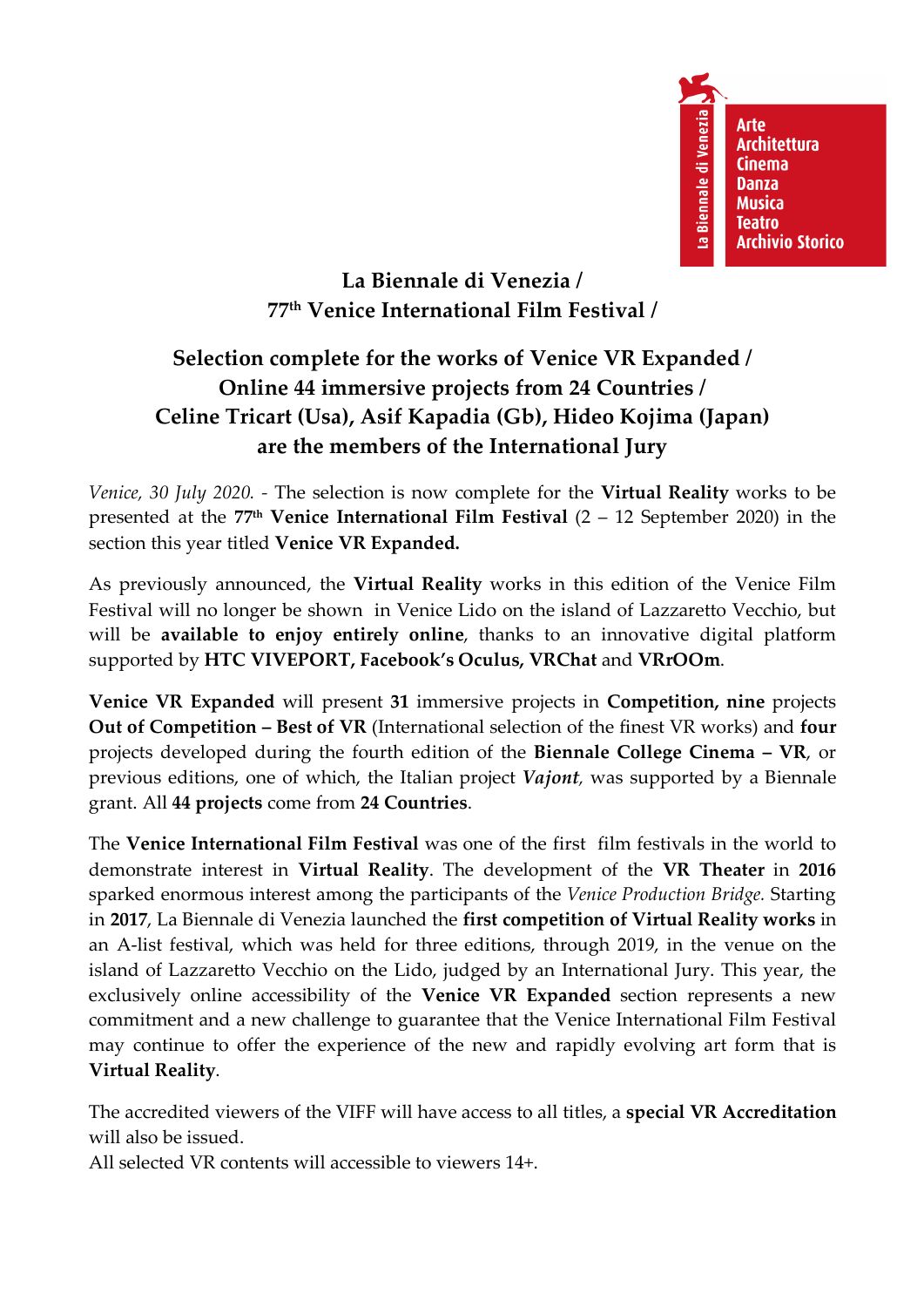The **Venice VR Expanded** platform will also be accessible in different locations around the world, thanks to the availability of different institutions which have joined the **Satellite** venues network program. The list of Satellite locations will be announced shortly.

The members of the International **Jury** of **Venice VR Expanded** are:

- **Celine Tricart**  *president* (USA), director and screenwriter, an expert in Virtual Reality and 3D renowned around the world for the emotional power of her stories and her distinct visual style. In Venice in 2019, she won the Grand Jury Prize for Best Immersive VR work for *The Key.*
- **Asif Kapadia** (Great Britain), film and documentary director, whose film *Amy,*  which premiered at Cannes in 2015 and tells the story of singer Amy Winehouse, won the Academy Award for Best Documentary.
- **Hideo Kojima** (Japan), the author of top selling videogames, among which the Metal Gear Serie known around the world for having pushed the boundaries of creativity in this field, and considered the father of *stealth* games.

The **Venice Virtual Reality** Jury will award the following prizes: **Grand Jury Prize** for Best VR Immersive Work, **Best VR Immersive User Experience** and **Best VR Immersive Story**.

## **VENICE VR EXPANDED In Competition**

**HERE**  of **LYSANDER ASHTON** USA, UK / 5'

**TERRAIN** of **LILY BALDWIN, SASCHKA UNSELD, KUMAR ATRE** USA, Germany / 45'

**FINDING PANDORA X**  of **KIIRA BENZING** USA / 40'

**SMAGEN AF SULT (A TASTE OF HUNGER)** of **CHRISTOFFER BOE**, **DAVID ADLER**

Denmark, Sweden, France / 15'

**HAVFOLKET KALDER MØRKNET VAND (HUSH)**  of **VIBEKE BRYLD** Denmark / 10'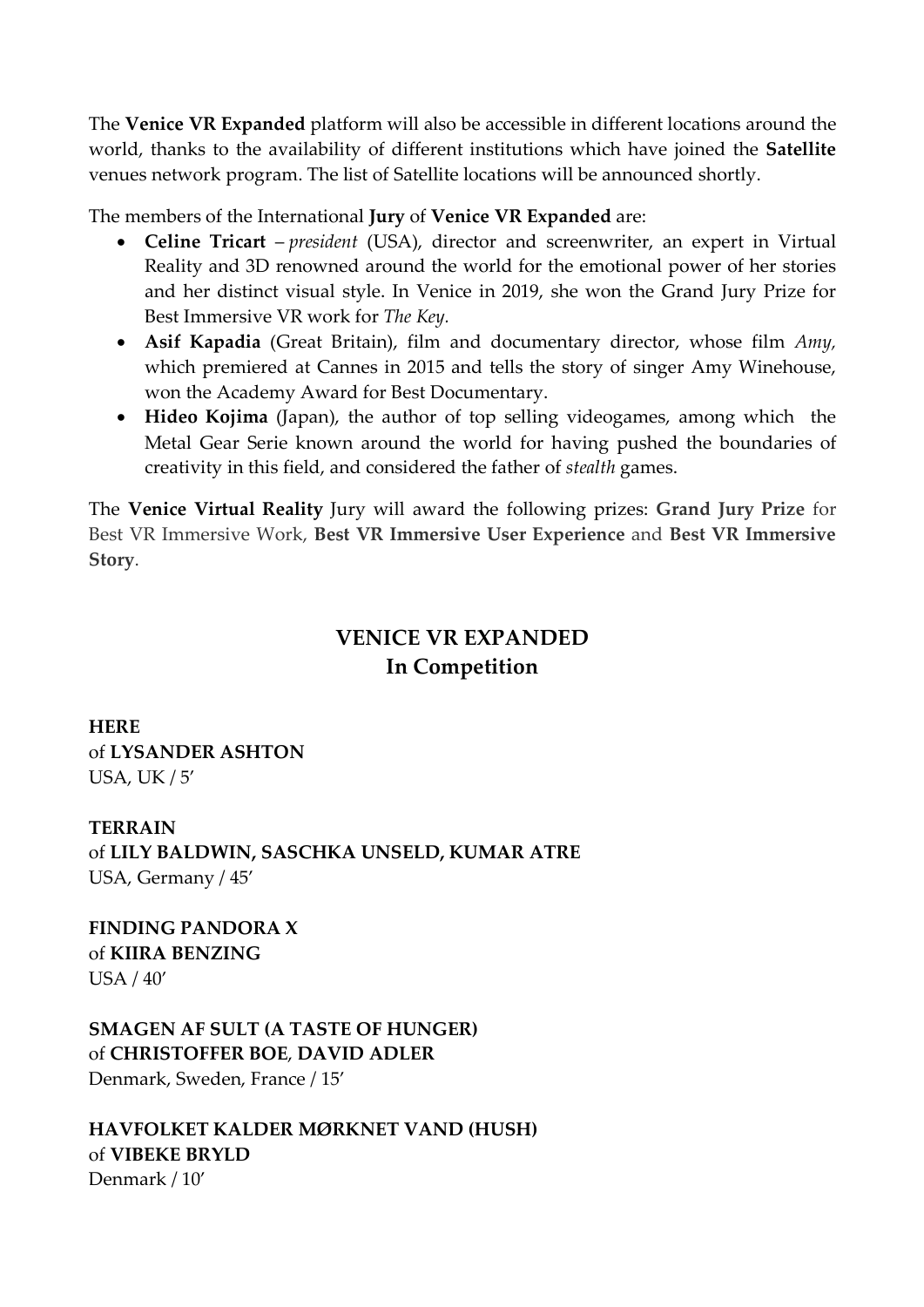**GOODBYE MISTER OCTOPUS** of **AMAURY CAMPION** France, USA / 8'

**OM DEVI: SHEROES REVOLUTION**  of **CLAUDIO CASALE** Italy, India / 23'

**AFRICAN SPACE MAKERS** of **THE NRB BUS COLLECTIVE** Kenya, Germany / 50'

**BABA YAGA**  of **ERIC DARNELL, MATHIAS CHELEBOURG** USA / 15'

**SHA SI DA MING XING (KILLING A SUPERSTAR)**  of **FAN FAN**  China / 20'

**GNOMES AND GOBLINS**  of **JON FAVREAU, JAKE ROWELL** USA / up to 120'

**AGENCE**  of **PIETRO GAGLIANO** Canada / 10'

**AU PAYS DU CANCRE MOU (IN THE LAND OF FLABBY SCHNOOK)** of **FRANCIS GELINAS** Canada / 6'

**DREAMIN' ZONE** of **FABIENNE GIEZENDANNER** France, Switzerland, Germany, South Korea / 18'

**PENGGANTIAN (REPLACEMENTS)** of **JONATHAN HAGARD** Japan, Germany, Indonesia / 12'

**PAPER BIRDS**  of **GERMAN HELLER, FEDERICO CARLINI** Argentina / 19'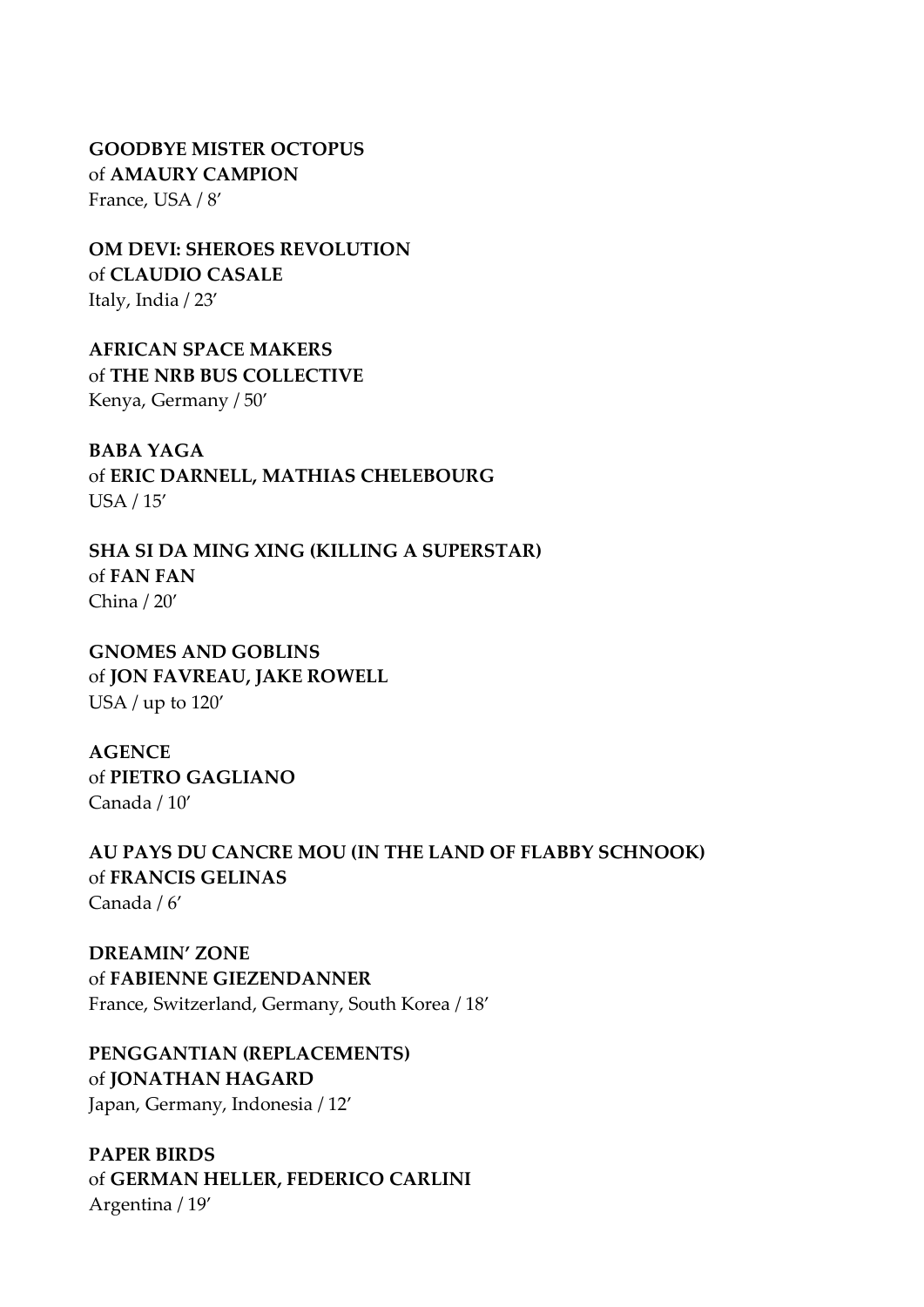### **GREAT HOAX: THE MOON LANDING**  of **JOHN HSU, MARCO LOCOCO**

Taiwan, Argentina / 17'

#### **BEAT**

of **KEISUKE ITOH** Japan / 12'

**LA COMÉDIE VIRTUELLE**  of **GILLES JOBIN** Switzerland / 30'

### **THE HANGMAN AT HOME – AN IMMERSIVE SINGLE USER EXPERIENCE** of **MICHELLE KRANOT, URI KRANOT**

Denmark, France, Canada / 25'

**ONCE UPON A SEA** of **ADI LAVY** Israel, Canada / 22'

**THE METAMOVIE PRESENTS: ALIEN RESCUE**  of **JASON MOORE** USA / 40'

**4 FEET HIGH** of **MARIA BELEN PONCIO, ROSARIO PERAZOLO MASJOAN** Argentina, France / 15'

**AJAX ALL POWERFUL**  of **ETHAN SHAFTEL** USA, China / 15'

#### **MINIMUM MASS** of **RAQI SYED**, **AREITO ECHEVARRIA** New Zealand, France, USA / 20'

**WE LIVE HERE** of **ROSE TROCHE** USA / 12'

**SILTOJEN ALTA TULEVAISUUDEN IHMISELLE (MAN UNDER BRIDGE)** of **HANNA VÄSTINSALO** Finland / 7'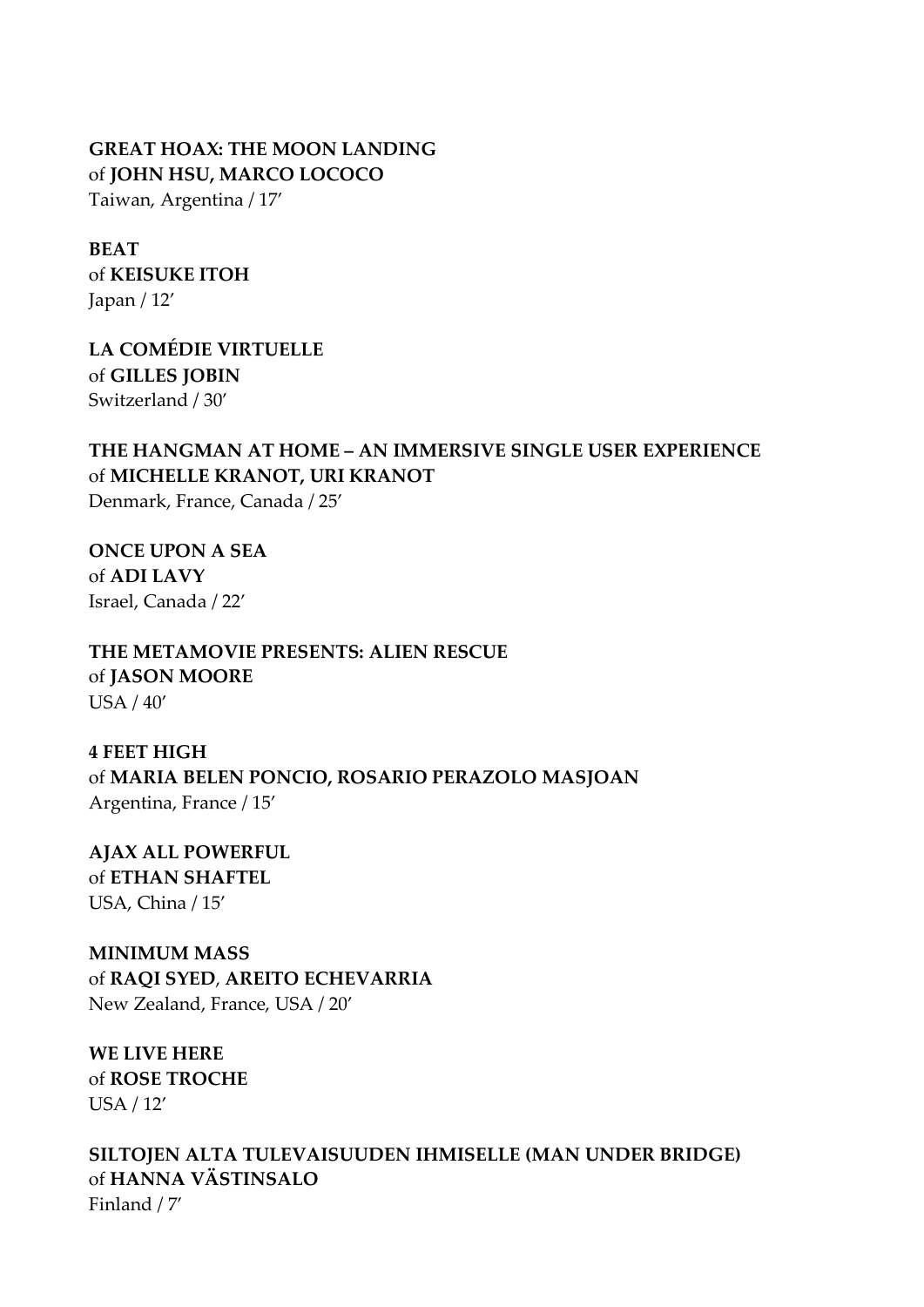**RECODING ENTROPIA** of **FRANÇOIS VAUTIER** France / 8'

**KINSHASA NOW**  of **MARC-HENRI WAJNBERG** Belgium, Congo / 25'

**WO SHENG MING ZHONG DE 60 MIAO (ONE MORE MINUTE)** of **WAN DAMING** China / 26'

**MIRROR: THE SIGNAL** of **PIERRE ZANDROWICZ** France / 9'

## **Best of VR – Out of Competition**

(International selection of the finest VR works)

**SOUND SELF: A TECHNODELIC**  of **ROBIN ARNOTT** USA / 20'

**DOWN THE RABBIT HOLE** of **RYAN BEDNAR** Sweden / up to 300'

**1ST STEP - FROM EARTH TO THE MOON** of **JÖRG COURTIAL, MARIA COURTIAL** Germany / 14'

**THE ROOM VR: A DARK MATTER** of **MARK HAMILTON** UK / up to 180'

**JIOU JIA (HOME)** of **HSU CHIH YEN**  Taiwan / 18'

**BLIND SPOT**  of **HU ZHANGYANG**  China / up to 360'